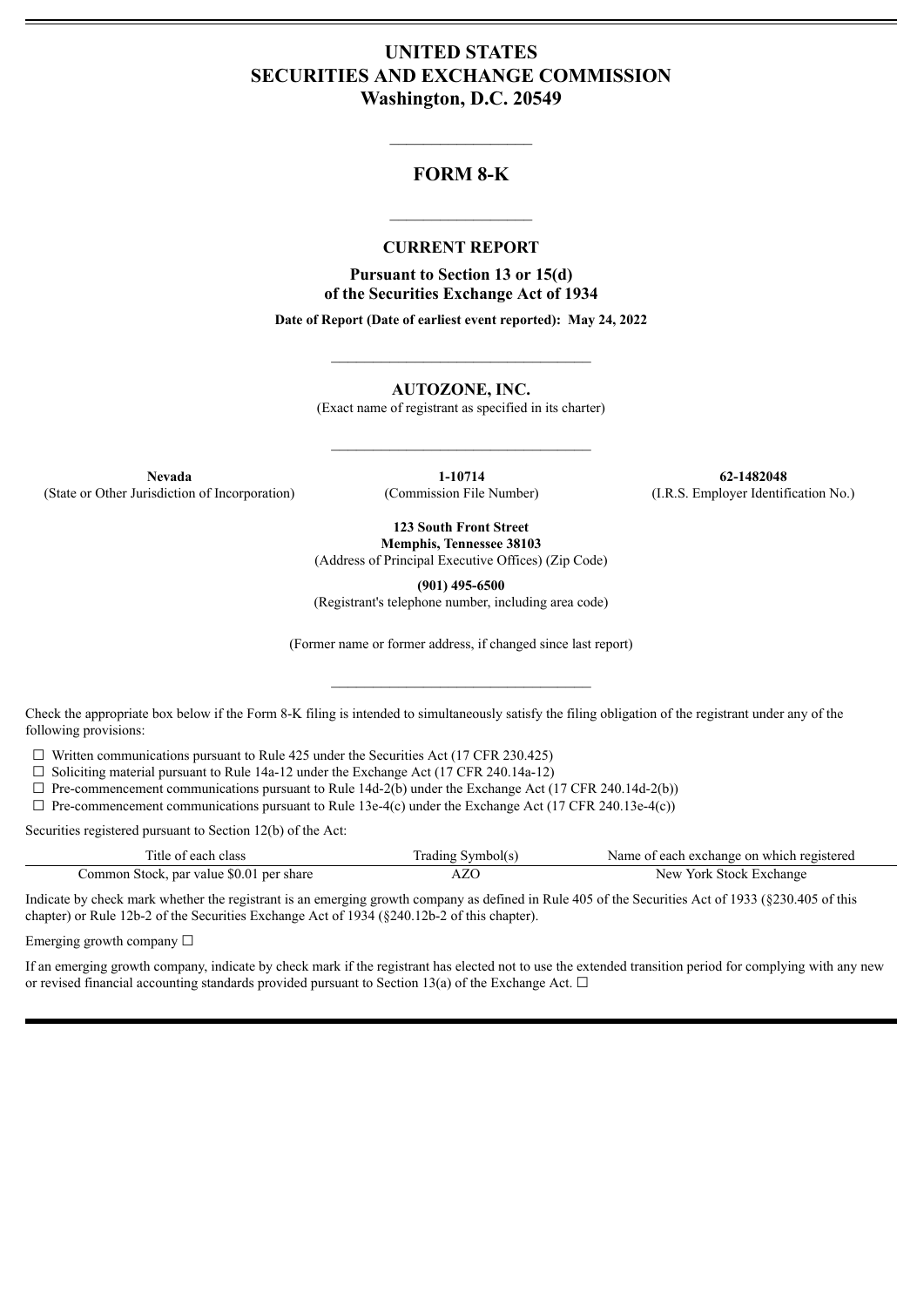#### **Item 2.02. Results of Operations and Financial Condition.**

On May 24, 2022, AutoZone, Inc. issued a press release announcing its earnings for the fiscal quarter ended May 7, 2022 which is furnished as Exhibit 99.1.

#### **Item 9.01. Financial Statements and Exhibits.**

The following exhibits are furnished with this Current Report pursuant to Item 2.02:

- (d) Exhibits
	- [99.1](#page-3-0) Press [Release](#page-3-0) dated May 24, 2022
	- 104 Cover Page Interactive Data File (embedded within the Inline XBRL document)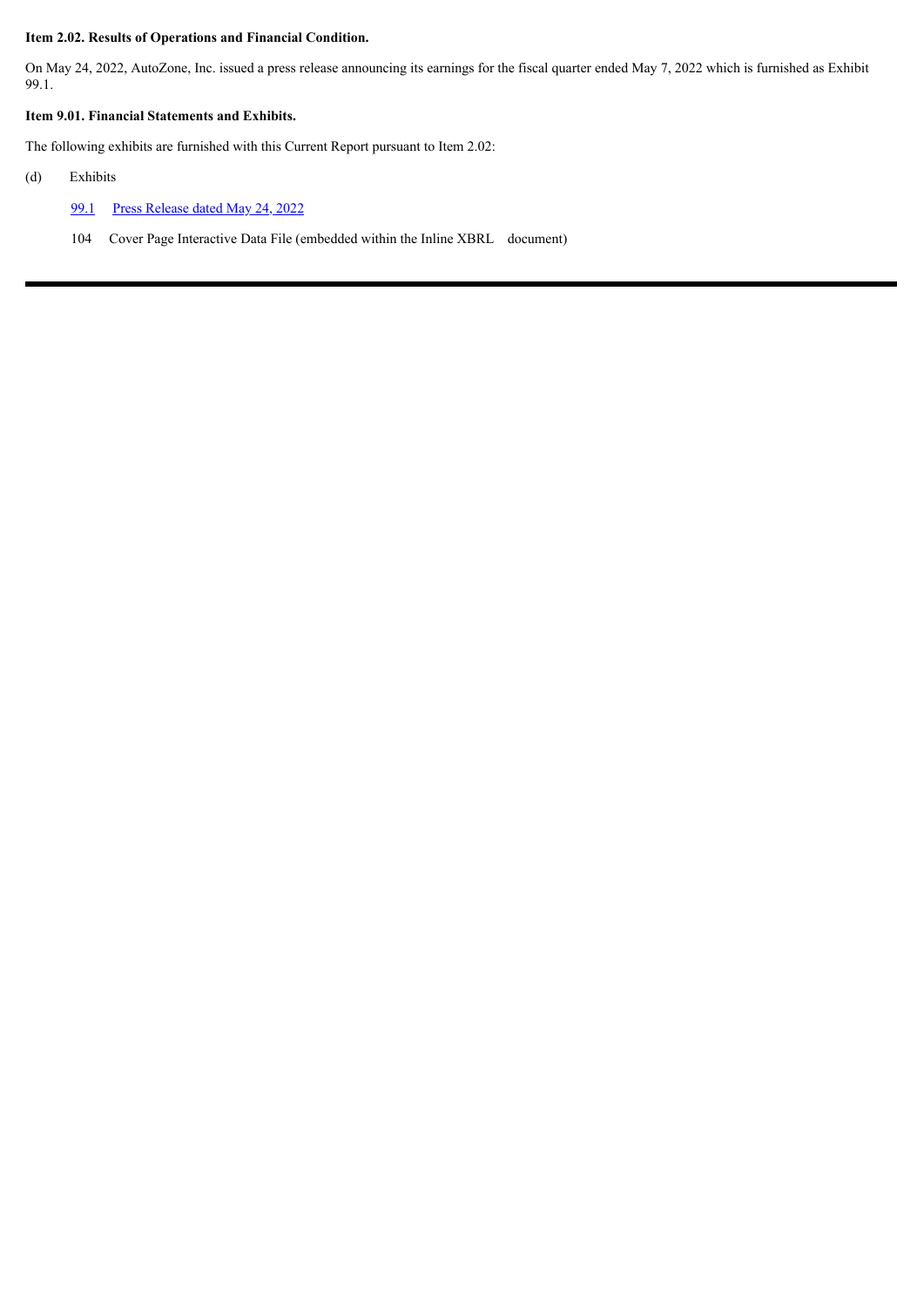#### **SIGNATURE**

Pursuant to the requirements of the Securities Exchange Act of 1934, the registrant has duly caused this report to be signed on its behalf by the undersigned hereunto duly authorized.

#### **AUTOZONE, INC.**

Date: May 24, 2022 By: /s/ Jamere Jackson

Jamere Jackson Chief Financial Officer and Executive Vice President - Finance and Store Development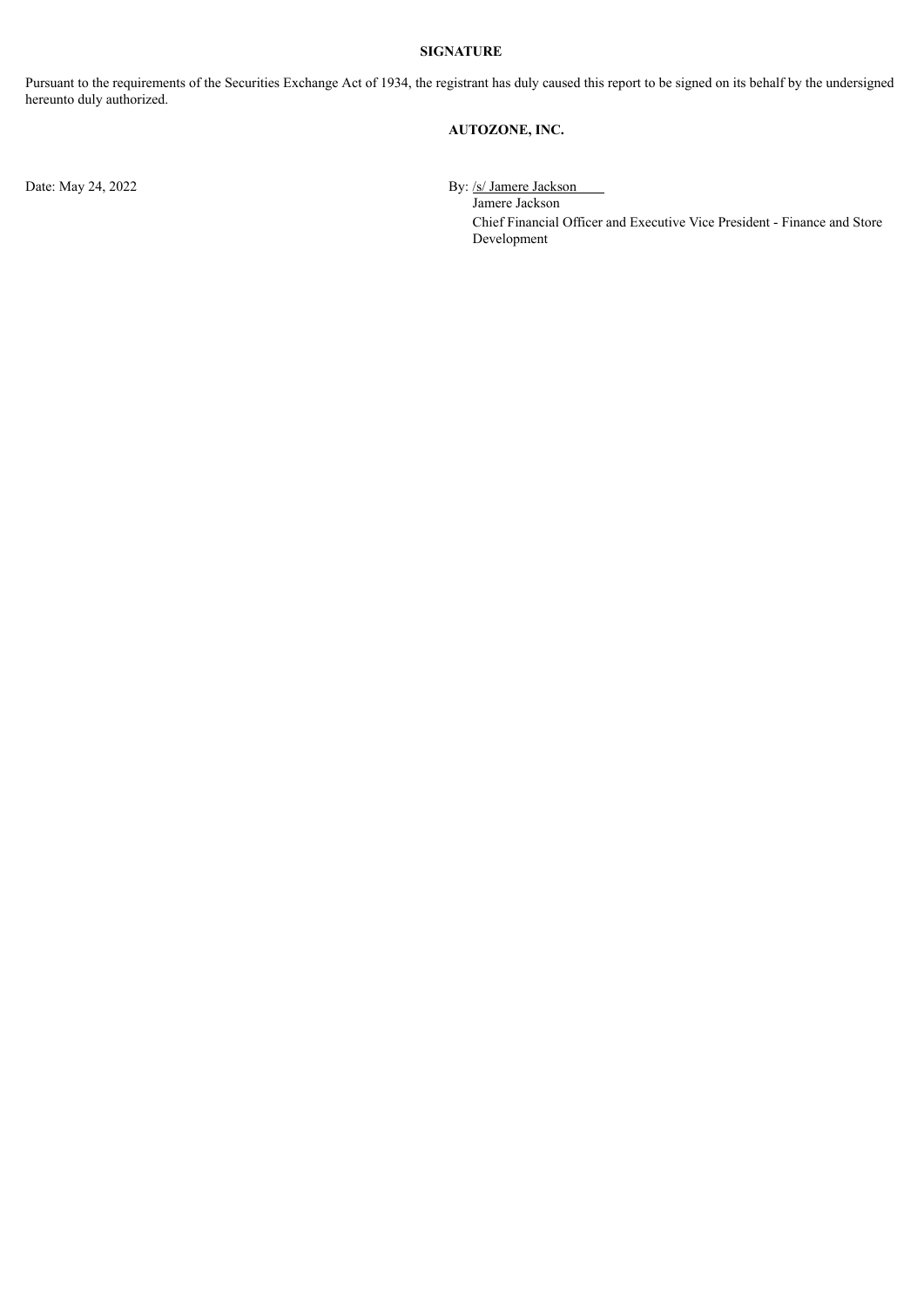## **AutoZone 3rd Quarter Same Store Sales Increase 2.6%; EPS Increases to \$29.03**

<span id="page-3-0"></span>MEMPHIS, Tenn., May 24, 2022 (GLOBE NEWSWIRE) -- AutoZone, Inc. (NYSE: AZO) today reported net sales of \$3.9 billion for its third quarter (12 weeks) ended May 7, 2022, an increase of 5.9% from the third quarter of fiscal 2021 (12 weeks). Domestic same store sales, or sales for stores open at least one year, increased 2.6% for the quarter.

"We are very proud to report solid same store sales growth on top of last year's remarkable 28.9%. Both our retail and commercial sales performance exceeded our expectations this quarter. While our commercial sales growth accelerated to 26.0%, our retail sales also remained healthy considering the tough comparison from a year ago. We continue to believe the initiatives we have in place position us well for our upcoming fourth quarter," said Bill Rhodes, Chairman, President and Chief Executive Officer.

For the quarter, gross profit, as a percentage of sales, was 51.91%, a decrease of 54 basis points versus the prior year. The decrease in gross margin was primarily driven by accelerated growth in our lower margin Commercial business. Operating expenses, as a percentage of sales, were 31.58% versus 30.44% last year. The increase in operating expenses, as a percentage of sales, was driven by payroll deleverage as last year's historic comparable store sales drove significant leverage.

Operating profit decreased 2.2% to \$785.7 million. Net income for the quarter decreased 0.6% over the same period last year to \$592.6 million, while diluted earnings per share increased 9.6% to \$29.03 from \$26.48 in the year-ago quarter.

Under its share repurchase program, AutoZone repurchased 449 thousand shares of its common stock for \$900 million during the third quarter, at an average price of \$2,006 per share. At the end of the third quarter, the Company had \$2.058 billion remaining under its current share repurchase authorization.

The Company's inventory increased 13.9% over the same period last year, primarily driven by inflation with the remaining growth driven by our growth initiatives, including megahubs, hubs and new stores. Net inventory, defined as merchandise inventories less accounts payable, on a per store basis, was negative \$216 thousand versus negative \$167 thousand last year and negative \$198 thousand last quarter.

"We remain committed to providing the best and safest place to shop for everyone's automotive needs. During these unique and challenging times, we strive to deliver exceptional customer service while focusing on our growth initiatives. We will take nothing for granted as we continue to prudently invest in our business and remain focused on generating solid returns on capital. We are committed to our long-term approach of increasing operating earnings and free cash flows while utilizing our balance sheet effectively," said Rhodes.

During the quarter ended May 7, 2022, AutoZone opened 24 new stores in the U.S., opened four stores in Mexico and three stores in Brazil. As of May 7, 2022, the Company had 6,115 stores in the U.S., 673 in Mexico and 58 in Brazil for a total store count of 6,846.

AutoZone is the leading retailer and distributor of automotive replacement parts and accessories in the Americas. Each store carries an extensive product line for cars, sport utility vehicles, vans and light trucks, including new and remanufactured automotive hard parts, maintenance items, accessories, and non-automotive products. Many stores also have a commercial sales program that provides commercial credit and prompt delivery of parts and other products to local, regional and national repair garages, dealers, service stations and public sector accounts. We also have commercial programs in all stores in Mexico and Brazil. AutoZone also sells the ALLDATA brand automotive diagnostic, repair and shop management software through www.alldata.com. Additionally, we sell automotive hard parts, maintenance items, accessories and non-automotive products through www.autozone.com, and our commercial customers can make purchases through www.autozonepro.com. We also provide product information on our Duralast branded products through www.duralastparts.com. AutoZone does not derive revenue from automotive repair or installation.

AutoZone will host a conference call this morning, Tuesday, May 24, 2022, beginning at 10:00 a.m. (EST) to discuss its third quarter results. This call is being web cast and can be accessed, along with supporting slides, at AutoZone's website at www.autozone.com and clicking on Investor Relations. Investors may also listen to the call by dialing (888) 506-0062, passcode AutoZone. In addition, a telephone replay will be available by dialing (877) 481-4010, replay passcode 45495 through June 7, 2022.

This release includes certain financial information not derived in accordance with generally accepted accounting principles ("GAAP"). These non-GAAP measures include adjustments to reflect return on invested capital, adjusted debt and adjusted debt to EBITDAR. The Company believes that the presentation of these non-GAAP measures provides information that is useful to investors as it indicates more clearly the Company's comparative year-to-year operating results, but this information should not be considered a substitute for any measures derived in accordance with GAAP. Management targets the Company's capital structure in order to maintain its investment grade credit ratings. The Company believes this is important information for the management of its debt levels and share repurchases. We have included a reconciliation of this additional information to the most comparable GAAP measures in the accompanying reconciliation tables.

Certain statements contained in this press release constitute forward-looking statements that are subject to the safe harbor provisions of the Private Securities Litigation Reform Act of 1995. Forward-looking statements typically use words such as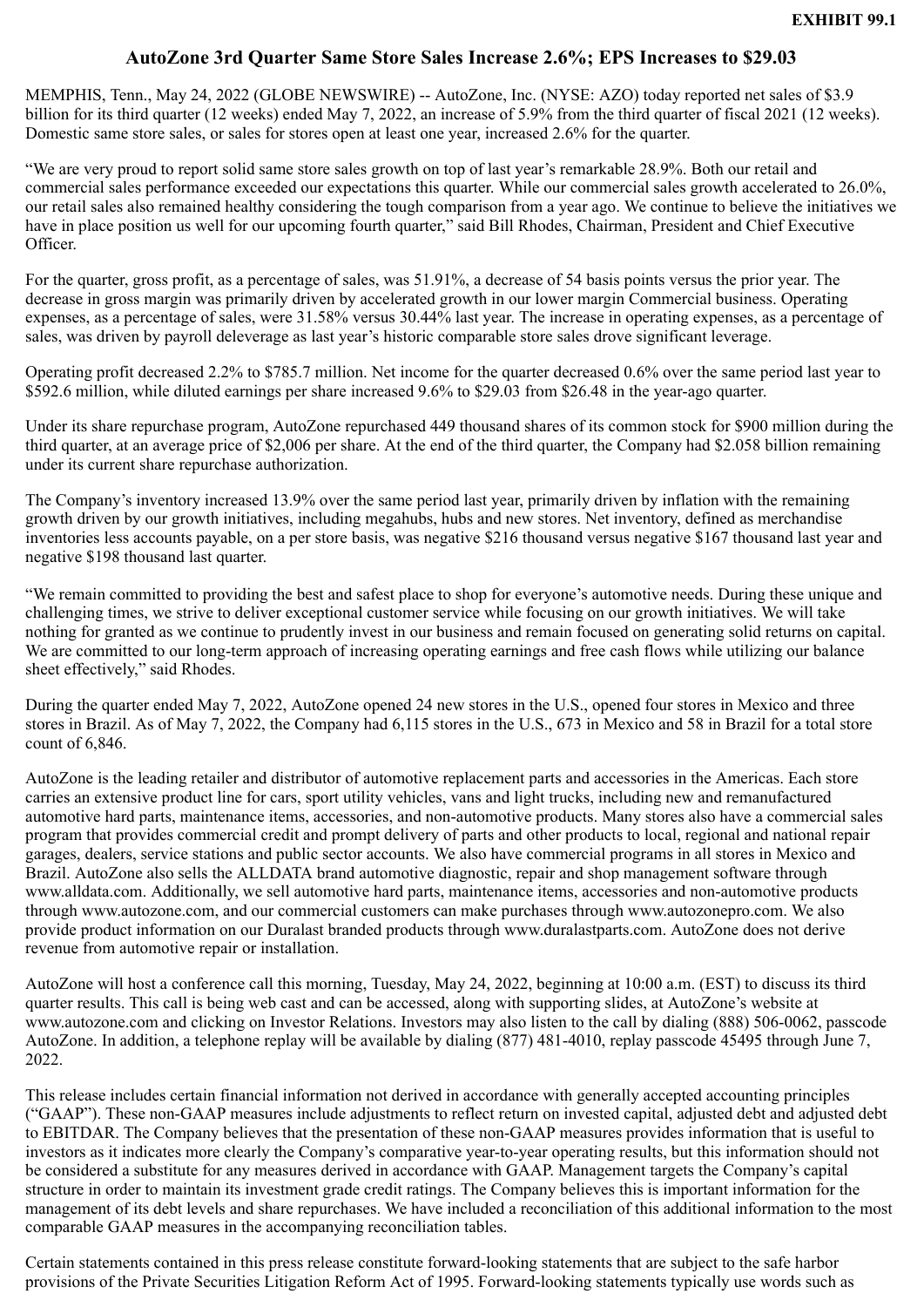"believe," "anticipate," "should," "intend," "plan," "will," "expect," "estimate," "project," "positioned," "strategy," "seek," "may," "could" and similar expressions. These are based on assumptions and assessments made by our management in light of experience and perception of historical trends, current conditions, expected future developments and other factors that we believe to be appropriate. These forward-looking statements are subject to a number of risks and uncertainties, including without limitation: product demand, due to changes in fuel prices, miles driven or otherwise; energy prices; weather; competition; credit market conditions; cash flows; access to available and feasible financing; future stock repurchases; the impact of recessionary conditions; consumer debt levels; changes in laws or regulations; risks associated with self-insurance; war and the prospect of war, including terrorist activity; the impact of public health issues, such as the ongoing global coronavirus pandemic; inflation; the ability to hire, train and retain qualified employees; construction delays; the compromising of confidentiality, availability or integrity of information, including due to cyber-attacks; historic growth rate sustainability; downgrade of our credit ratings; damage to our reputation; challenges in international markets; failure or interruption of our information technology systems; origin and raw material costs of suppliers; inventory availability; disruption in our supply chain; impact of tariffs; anticipated impact of new accounting standards; and business interruptions. Certain of these risks and uncertainties are discussed in more detail in the "Risk Factors" section contained in Item 1A under Part 1 of the Company's Annual Report on Form 10-K for the year ended August 28, 2021, and these Risk Factors should be read carefully. Forward-looking statements are not guarantees of future performance, and actual results, developments and business decisions may differ from those contemplated by such forward-looking statements, and events described above and in the "Risk Factors" could materially and adversely affect our business. However, it should be understood that it is not possible to identify or predict all such risks and other factors that could affect these forward-looking statements. Forward-looking statements speak only as of the date made. Except as required by applicable law, we undertake no obligation to update publicly any forward-looking statements, whether as a result of new information, future events or otherwise.

Contact Information:

Financial: Brian Campbell at (901) 495-7005, brian.campbell@autozone.com Media: David McKinney at (901) 495-7951, david.mckinney@autozone.com

#### **AutoZone's 3rd Quarter Highlights - Fiscal 2022**

# **Condensed Consolidated Statements of Operations**

**3rd Quarter, FY2022** (in thousands, except per share data)

|                                      | <b>GAAP Results</b>                          |           |               |             |  |
|--------------------------------------|----------------------------------------------|-----------|---------------|-------------|--|
|                                      | 12 Weeks Ended 12 Weeks Ended<br>May 7, 2022 |           |               | May 8, 2021 |  |
| Net sales                            | \$                                           | 3,865,222 | <sup>\$</sup> | 3,651,023   |  |
| Cost of sales                        |                                              | 1,858,808 |               | 1,736,077   |  |
| Gross profit                         |                                              | 2,006,414 |               | 1,914,946   |  |
| Operating, SG&A expenses             |                                              | 1,220,744 |               | 1,111,441   |  |
| Operating profit (EBIT)              |                                              | 785,670   |               | 803,505     |  |
| Interest expense, net                |                                              | 41,888    |               | 45,026      |  |
| Income before taxes                  |                                              | 743,782   |               | 758,479     |  |
| Income tax expense $(1)$             |                                              | 151,211   |               | 162,315     |  |
| Net income                           | \$                                           | 592,571   | \$            | 596,164     |  |
| Net income per share:                |                                              |           |               |             |  |
| <b>Basic</b>                         | \$                                           | 29.93     | \$            | 27.15       |  |
| Diluted                              | \$                                           | 29.03     | \$            | 26.48       |  |
| Weighted average shares outstanding: |                                              |           |               |             |  |
| <b>Basic</b>                         |                                              | 19,798    |               | 21,956      |  |
| Diluted                              |                                              | 20,414    |               | 22,515      |  |

*(1)The twelve weeks ended May 7, 2022 and the comparable prior year period include \$21.1M and \$16.0M in tax benefits from stock option exercises, respectively*

#### **Year-To-Date 3rd Quarter, FY2022**

(in thousands, except per share data)

| <b>GAAP Results</b>           |                     |  |  |  |  |  |  |
|-------------------------------|---------------------|--|--|--|--|--|--|
| 36 Weeks Ended 36 Weeks Ended |                     |  |  |  |  |  |  |
| May 7, 2022                   | May 8, $2021^{(2)}$ |  |  |  |  |  |  |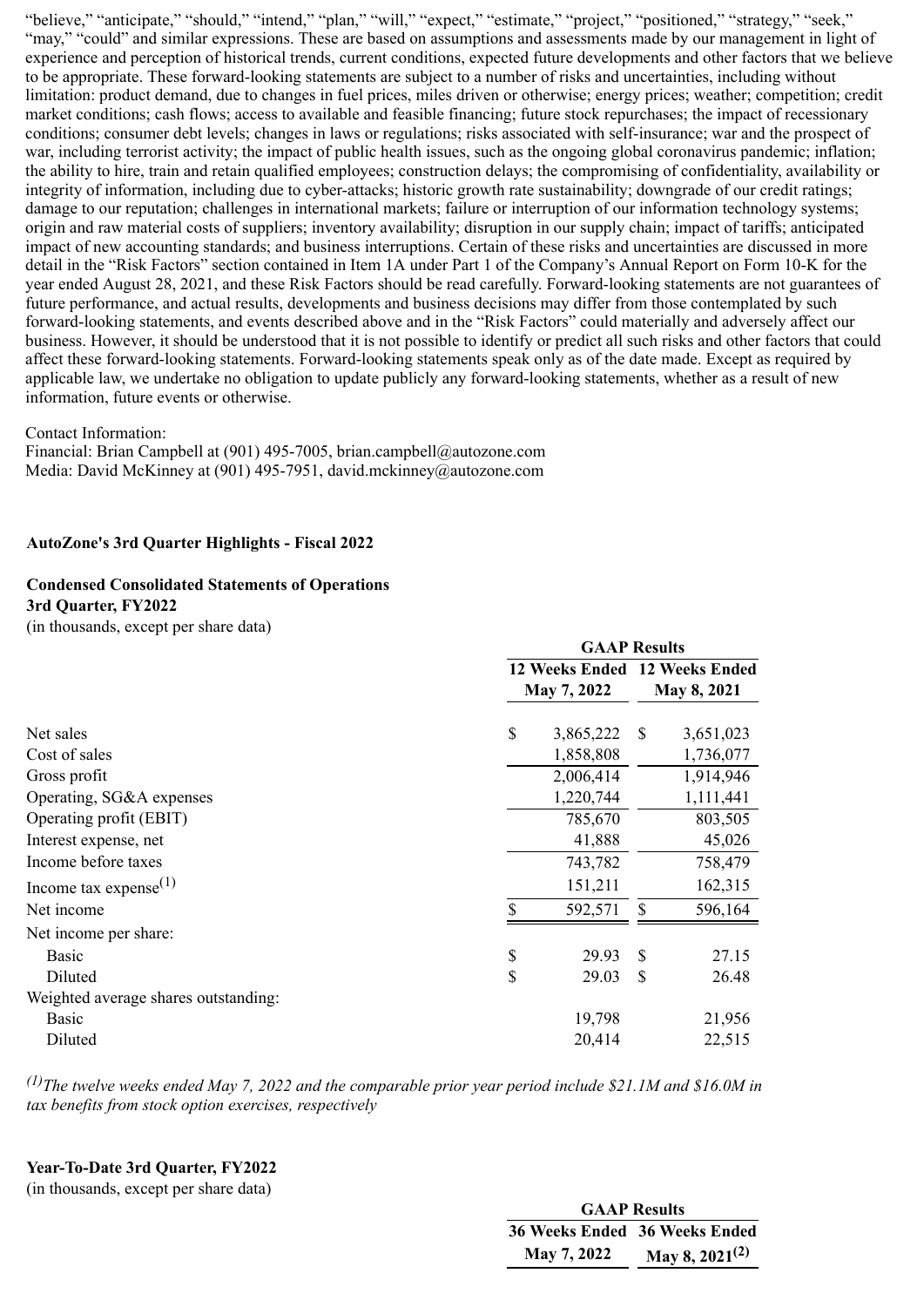| \$<br>10,903,875 | -S | 9,716,101 |
|------------------|----|-----------|
| 5,187,075        |    | 4,566,155 |
| 5,716,800        |    | 5,149,946 |
| 3,549,885        |    | 3,249,449 |
| 2,166,915        |    | 1,900,497 |
| 127,642          |    | 137,217   |
| 2,039,273        |    | 1,763,280 |
| 419,712          |    | 378,737   |
| 1,619,561        |    | 1,384,543 |
|                  |    |           |
| \$<br>79.26      | -S | 61.24     |
| \$<br>76.90      | S  | 59.80     |
|                  |    |           |
| 20,433           |    | 22,609    |
| 21,060           |    | 23,154    |
|                  |    |           |

*(1)The thirty-six weeks ended May 7, 2022 and the comparable prior year period include \$55.9M and \$35.2M in tax benefits from stock option exercises, respectively*

*(2)The thirty-six weeks ended May 8, 2021 was negatively impacted by pandemic related expenses, including Emergency Time-Off of approximately \$46M (pre-tax)*

## **Selected Balance Sheet Information**

(in thousands)

|                                                   | May 7, 2022 |             | May 8, 2021 |             | <b>August 28, 2021</b> |             |
|---------------------------------------------------|-------------|-------------|-------------|-------------|------------------------|-------------|
| Cash and cash equivalents                         | \$          | 263,044     | <b>S</b>    | 975,646     | -S                     | 1,171,335   |
| Merchandise inventories                           |             | 5,313,114   |             | 4,665,477   |                        | 4,639,813   |
| Current assets                                    |             | 6,254,721   |             | 6,224,396   |                        | 6,415,303   |
| Property and equipment, net                       |             | 4,971,626   |             | 4,683,149   |                        | 4,856,891   |
| Operating lease right-of-use assets               |             | 2,764,631   |             | 2,694,846   |                        | 2,718,712   |
| Total assets                                      |             | 14,520,565  |             | 14,137,946  |                        | 14,516,199  |
| Accounts payable                                  |             | 6,793,205   |             | 5,778,222   |                        | 6,013,924   |
| Current liabilities                               |             | 8,064,076   |             | 7,013,249   |                        | 7,369,754   |
| Operating lease liabilities, less current portion |             | 2,659,535   |             | 2,594,506   |                        | 2,632,842   |
| Total debt                                        |             | 6,057,444   |             | 5,267,896   |                        | 5,269,820   |
| Stockholders' deficit                             |             | (3,387,230) |             | (1,763,392) |                        | (1,797,536) |
| Working capital                                   |             | (1,809,355) |             | (788, 853)  |                        | (954, 451)  |

#### **AutoZone's 3rd Quarter Highlights - Fiscal 2022**

#### **Condensed Consolidated Statements of Operations**

#### **Adjusted Debt / EBITDAR**

(in thousands, except adjusted debt to EBITDAR ratio) **Trailing 4 Quarters May 7, 2022 May 8, 2021**

| Net income                         | \$ | 2,405,332 | \$  | 2,125,000 |
|------------------------------------|----|-----------|-----|-----------|
| Add: Interest expense              |    | 185,762   |     | 202,854   |
| Income tax expense                 |    | 619,851   |     | 590,688   |
| <b>EBIT</b>                        |    | 3,210,945 |     | 2,918,542 |
|                                    |    |           |     |           |
| Add: Depreciation and amortization |    | 431,004   |     | 403,395   |
| Rent expense $^{(1)}$              |    | 360,076   |     | 339,193   |
| Share-based expense                |    | 67,109    |     | 50,645    |
| <b>EBITDAR</b>                     | ९  | 4,069,134 | \$. | 3,711,775 |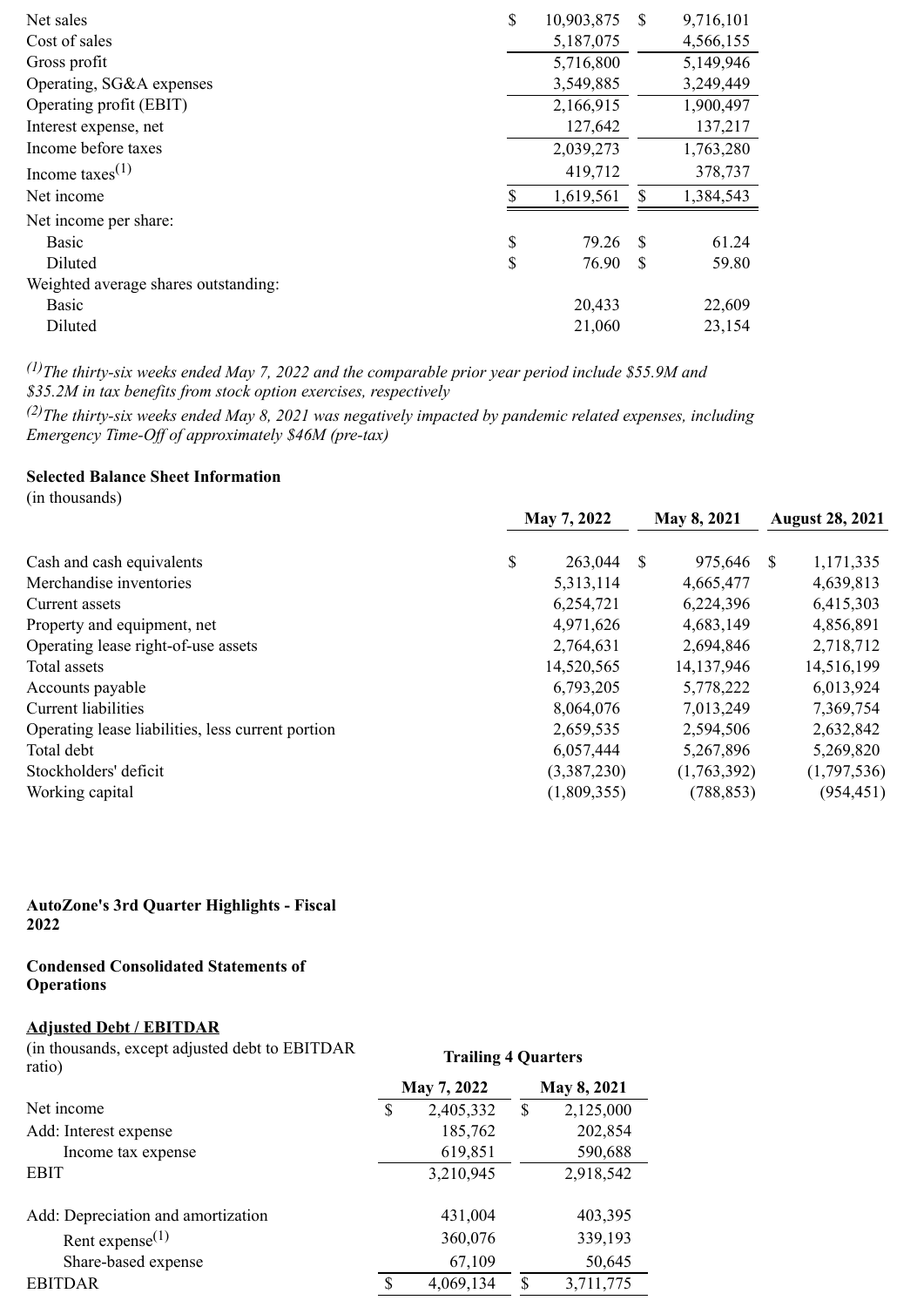| 2,035,158<br>7,531,651 |           |
|------------------------|-----------|
|                        |           |
|                        |           |
| 228,597                |           |
|                        |           |
|                        | 5,267,896 |

# **Adjusted Return on Invested Capital (ROIC)**

(in thousands, except ROIC)

|                                                    | <b>Trailing 4 Quarters</b> |             |              |             |  |  |  |
|----------------------------------------------------|----------------------------|-------------|--------------|-------------|--|--|--|
|                                                    |                            | May 7, 2022 |              | May 8, 2021 |  |  |  |
| Net income                                         | S                          | 2,405,332   | $\mathbb{S}$ | 2,125,000   |  |  |  |
| Adjustments:                                       |                            |             |              |             |  |  |  |
| Interest expense                                   |                            | 185,762     |              | 202,854     |  |  |  |
| Rent expense $^{(1)}$                              |                            | 360,076     |              | 339,193     |  |  |  |
| Tax effect <sup>(2)</sup>                          |                            | (111, 896)  |              | (118, 167)  |  |  |  |
| Adjusted after-tax return                          | <sup>\$</sup>              | 2,839,274   | \$           | 2,548,880   |  |  |  |
| Average debt $(3)$                                 | \$                         | 5,541,462   | \$           | 5,446,162   |  |  |  |
| Average stockholders' deficit <sup>(3)</sup>       |                            | (2,442,077) |              | (1,364,932) |  |  |  |
| Add: Rent x $6^{(1)}$                              |                            | 2,160,456   |              | 2,035,158   |  |  |  |
| Average financing lease liabilities <sup>(3)</sup> |                            | 268,111     |              | 227,061     |  |  |  |
| Invested capital                                   | <sup>\$</sup>              | 5,527,952   | \$           | 6,343,449   |  |  |  |
| <b>Adjusted After-Tax ROIC</b>                     |                            | 51.4%       |              | 40.2%       |  |  |  |

*(1) The table below outlines the calculation of rent expense and reconciles rent expense to total lease cost, per ASC 842, the most directly comparable GAAP financial measure, for the trailing four quarters ended May 7, 2022 and May 8, 2021*

|                                                                                                | <b>Trailing 4 Quarters</b> |             |             |           |  |  |  |
|------------------------------------------------------------------------------------------------|----------------------------|-------------|-------------|-----------|--|--|--|
| (in thousands)                                                                                 |                            | May 7, 2022 | May 8, 2021 |           |  |  |  |
| Total lease cost, per ASC 842                                                                  |                            | 451,601     | \$          | 421,750   |  |  |  |
| Less: Finance lease interest and amortization                                                  |                            | (65, 128)   |             | (55, 725) |  |  |  |
| Less: Variable operating lease components, related<br>to insurance and common area maintenance |                            | (26,397)    |             | (26, 832) |  |  |  |
| Rent expense                                                                                   |                            | 360,076     |             | 339,193   |  |  |  |

*(2) Effective tax rate over trailing four quarters ended May 7, 2022 and May 8, 2021 is 20.5% and 21.8%, respectively*

*(3) All averages are computed based on trailing five quarter balances*

#### **Other Selected Financial Information**

(in thousands)

|                                                                                                      |     | May 7, 2022             | May 8, 2021                   |
|------------------------------------------------------------------------------------------------------|-----|-------------------------|-------------------------------|
| Cumulative share repurchases (\$ since fiscal 1998)<br>Remaining share repurchase authorization (\$) | \$. | 29,092,425<br>2,057,575 | \$<br>24,832,432<br>1,317,568 |
| Cumulative share repurchases (shares since fiscal<br>1998)                                           |     | 152,035                 | 149,696                       |
| Shares outstanding, end of quarter                                                                   |     | 19,576                  | 21,620                        |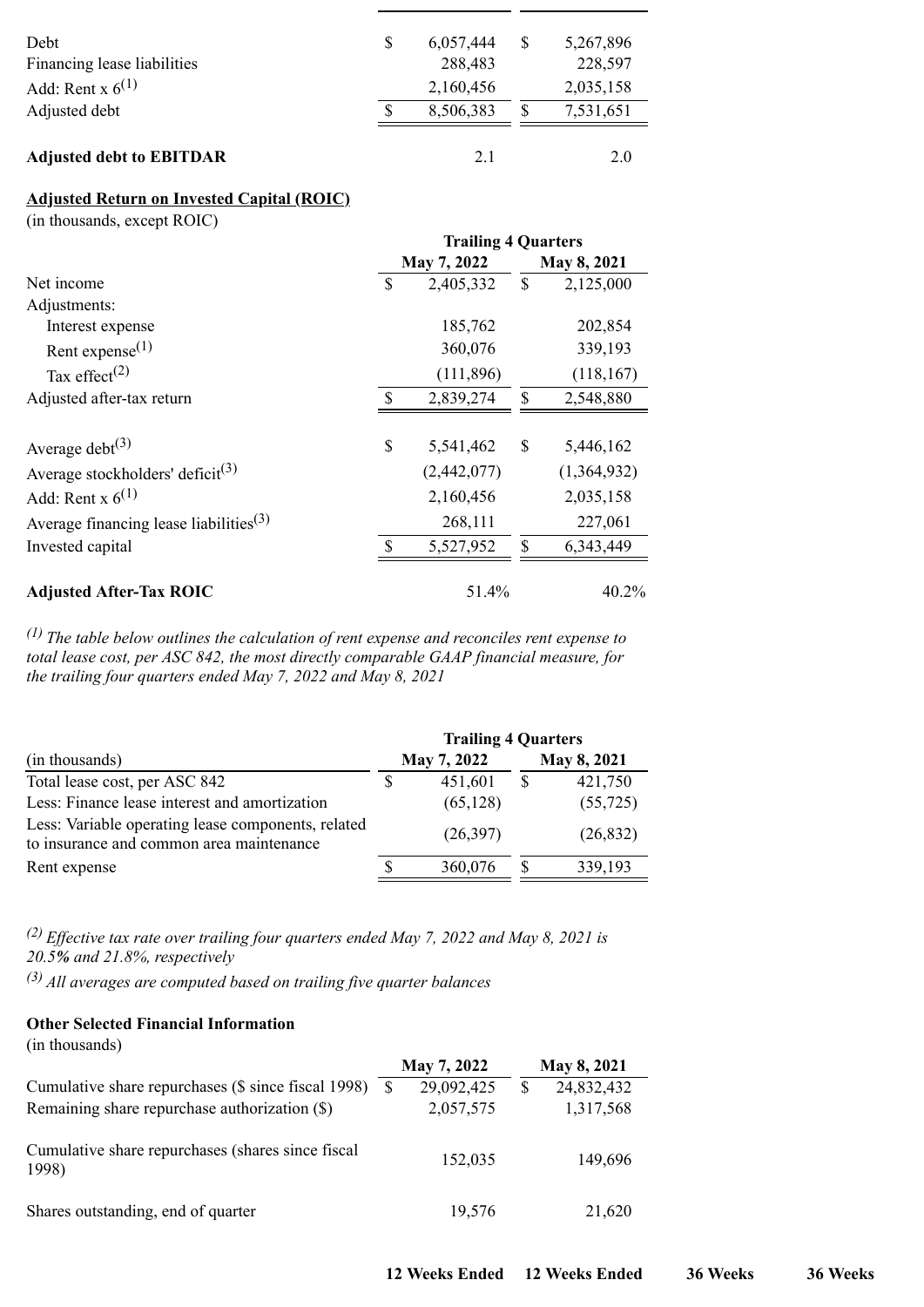|                               | May 7, 2022 | May 8, 2021 | Ended<br>May 7, 2022 | Ended<br>May 8, 2021 |
|-------------------------------|-------------|-------------|----------------------|----------------------|
| Depreciation and amortization | 102.083     | 94.017      | 301,365 \$           | 278,044              |
| Capital spending              | 161,207     | 137,009     | 369,350              | 375,653              |

#### **AutoZone's 3rd Quarter Highlights - Fiscal 2022 Selected Operating Highlights Condensed Consolidated Statements of Operations**

# **Store Count & Square Footage**

|                                 | <b>12 Weeks Ended</b><br>May 7, 2022 | <b>12 Weeks Ended</b><br>May 8, 2021 | <b>36 Weeks Ended</b><br>May 7, 2022 | <b>36 Weeks Ended</b><br>May 8, 2021 |
|---------------------------------|--------------------------------------|--------------------------------------|--------------------------------------|--------------------------------------|
| <b>Domestic:</b>                |                                      |                                      |                                      |                                      |
| Beginning stores                | 6,091                                | 5,951                                | 6,051                                | 5,885                                |
| Stores opened                   | 24                                   | 25                                   | 65                                   | 91                                   |
| Stores closed                   |                                      | (1)                                  | (1)                                  | (1)                                  |
| Ending domestic stores          | 6,115                                | 5,975                                | 6,115                                | 5,975                                |
| Relocated stores                | $\overline{\mathcal{A}}$             | 6                                    | 8                                    | 11                                   |
| Stores with commercial programs | 5,276                                | 5,107                                | 5,276                                | 5,107                                |
| Square footage (in thousands)   | 40,230                               | 39,175                               | 40,230                               | 39,175                               |
| <b>Mexico:</b>                  |                                      |                                      |                                      |                                      |
| Beginning stores                | 669                                  | 628                                  | 664                                  | 621                                  |
| Stores opened                   | 4                                    | 7                                    | 9                                    | 14                                   |
| <b>Ending Mexico stores</b>     | 673                                  | 635                                  | 673                                  | 635                                  |
| <b>Brazil:</b>                  |                                      |                                      |                                      |                                      |
| Beginning stores                | 55                                   | 46                                   | 52                                   | 43                                   |
| Stores opened                   | $\mathfrak{Z}$                       |                                      | 6                                    | 4                                    |
| <b>Ending Brazil stores</b>     | 58                                   | 47                                   | 58                                   | 47                                   |
| <b>Total</b>                    | 6,846                                | 6,657                                | 6,846                                | 6,657                                |
| Square footage (in thousands)   | 45,680                               | 44,253                               | 45,680                               | 44,253                               |
| Square footage per store        | 6,673                                | 6,648                                | 6,673                                | 6,648                                |

## **Sales Statistics**

(\$ in thousands, except sales per average square foot)

|                                                                  |             | <b>12 Weeks Ended</b> |             | <b>12 Weeks Ended</b> |              | <b>Trailing 4</b><br><b>Quarters</b> |               | <b>Trailing 4</b><br><b>Quarters</b> |
|------------------------------------------------------------------|-------------|-----------------------|-------------|-----------------------|--------------|--------------------------------------|---------------|--------------------------------------|
| <b>Total AutoZone Stores (Domestic, Mexico</b><br>and Brazil)    | May 7, 2022 |                       | May 8, 2021 |                       | May 7, 2022  |                                      | May 8, 2021   |                                      |
| Sales per average store                                          | \$          | 556                   | \$          | 541                   |              | 2,301                                | \$            | 2,134                                |
| Sales per average square foot                                    | \$          | 83                    | \$          | 81                    | \$           | 346                                  | \$            | 321                                  |
| <b>Total Auto Parts (Domestic, Mexico and</b><br><b>Brazil</b> ) |             |                       |             |                       |              |                                      |               |                                      |
| Total auto parts sales<br>% Increase vs. LY                      | \$          | 3,795,290<br>$5.7\%$  | S           | 3,590,281<br>31.8%    | <sup>S</sup> | 15,537,156<br>10.8%                  | <sup>\$</sup> | 14,024,674<br>18.4%                  |